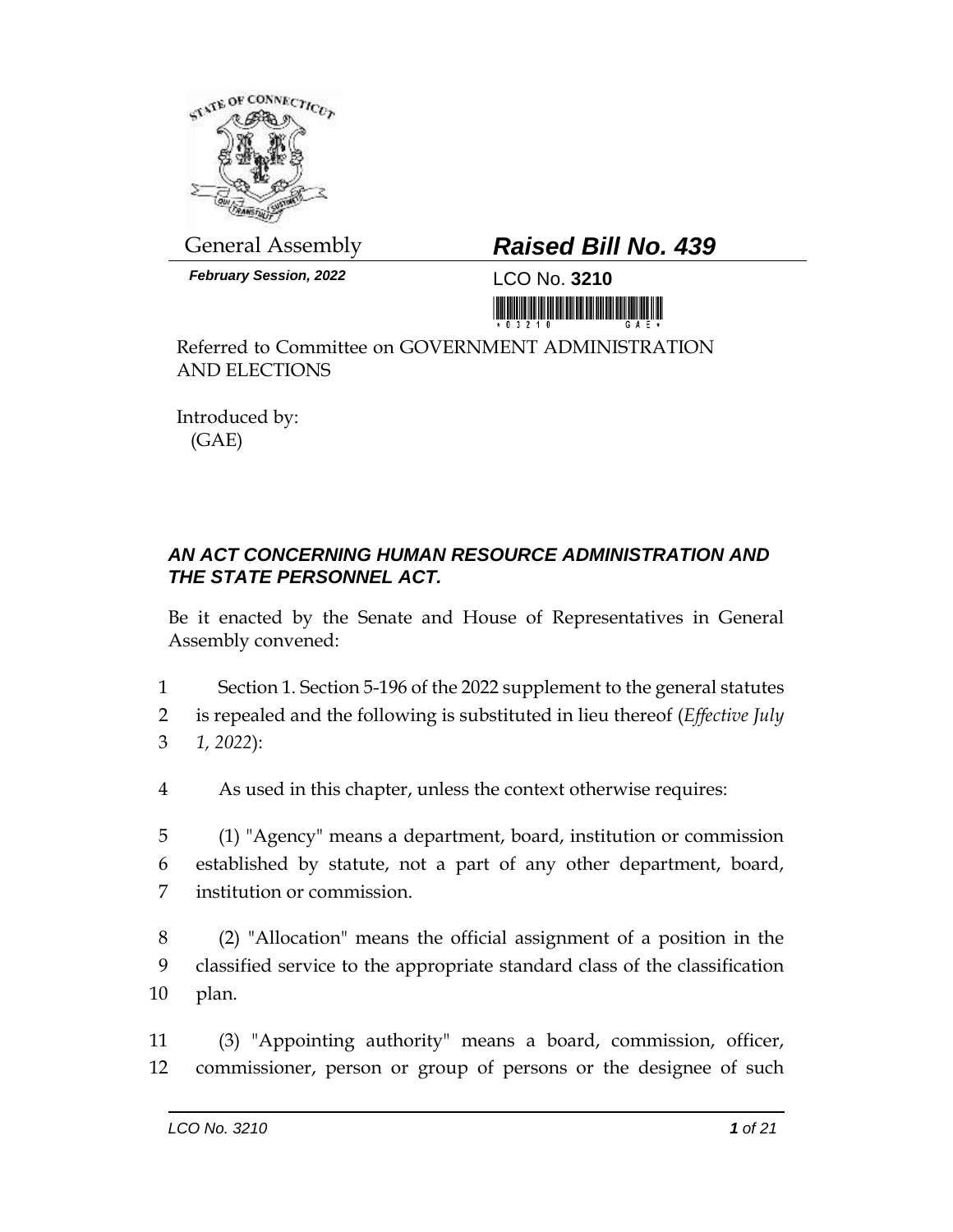board, commission, officer, commissioner, person or group of persons having the power to make appointments by virtue of a statute or by lawfully delegated authority.

 (4) "Candidate list" means a list of the names of persons based on merit as determined under the provisions of this chapter, which persons have been found qualified through suitable examinations for employment in positions allocated to a specified class, occupational group or career progression level.

 (5) "Class", "class of positions" or "position classification" means a position or group of positions in the state classified service established under this chapter that share general characteristics and are categorized under a single title for administrative purposes.

 (6) "Classified service" means every office or position in the state service, whether full-time or part-time, for which compensation is paid, 27 except those offices and positions specified in section 5-198, as amended 28 by this act, or otherwise expressly provided by statute.

 (7) "Compensation" means the salary, wages, benefits and other forms of valuable consideration earned by and provided to an employee in remuneration for services rendered.

 (8) "Compensation schedule" or "compensation plan" means a list or lists specifying a series of compensation steps and ranges.

 (9) "Eligible" or "eligible person" means a person who has either (A) met the requirements of the class and been determined qualified by the Commissioner of Administrative Services, or (B) been placed on a candidate list by an examination administered by or at the direction of the Department of Administrative Services.

 (10) "Employee" or "state employee" means any person holding a position in state service subject to appointment by an appointing authority.

(11) "Examination" means **[**an assessment device or technique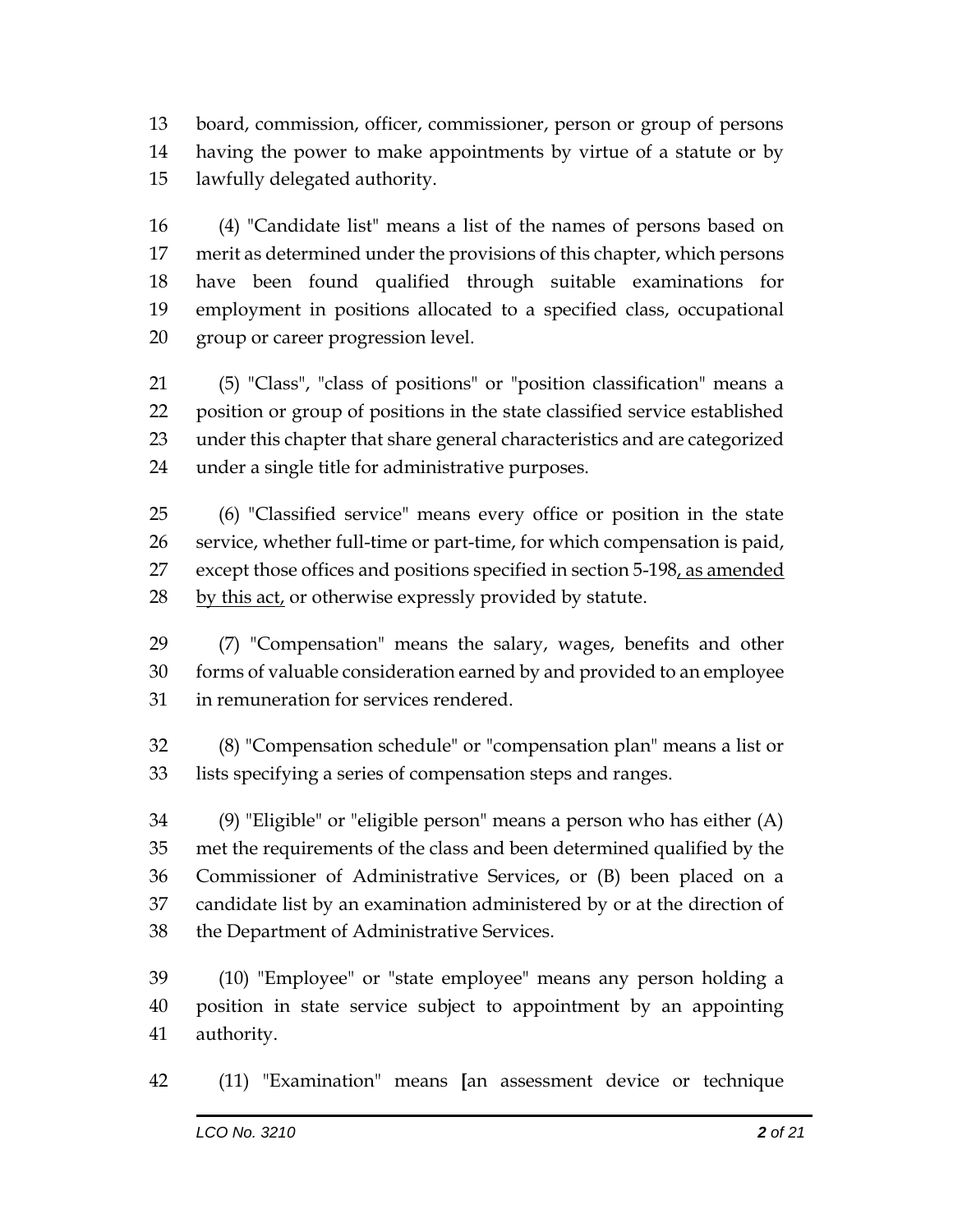yielding scores or ratings designed to determine the fitness of candidates for positions allocated to a specified class, occupational group or career progression level**]** any act, event, process or technique intended to measure the knowledge, skills, abilities and fitness of 47 applicants for employment, including, but not limited to, experience 48 and training determinations, interviews, assessment centers, performance exercises, background checks and associated suitability.

 (12) "Full-time employee" means an employee holding a position normally requiring thirty-five hours or more of service in each week.

 (13) "Good standing" means the status of an employee whose employment in the state service has been terminated other than as a result of disciplinary action or during a period when disciplinary action was pending.

 (14) "Grade" or "pay grade" means a relative level, numerically expressed, to which one or more classes may be assigned according to the degree of their complexity, importance and value, and which refers to a single pay range in the compensation schedule.

 **[**(15) "Minimum earned rating" means the lowest score or rating that entitles a candidate to pass the examination.**]**

 **[**(16)**]** (15) "Officer" or "state officer" means any person appointed to a state office established by statute, including appointing authorities.

 **[**(17)**]** (16) "Part-time employee" means an employee holding a position normally requiring less than thirty-five hours of service in each week.

 **[**(18)**]** (17) "Permanent appointment" means appointment to a position in the classified service following successful completion of the required working test.

 **[**(19)**]** (18) "Permanent employee" means an employee holding a position in the classified service under a permanent appointment or an employee holding a position in unclassified service who has served in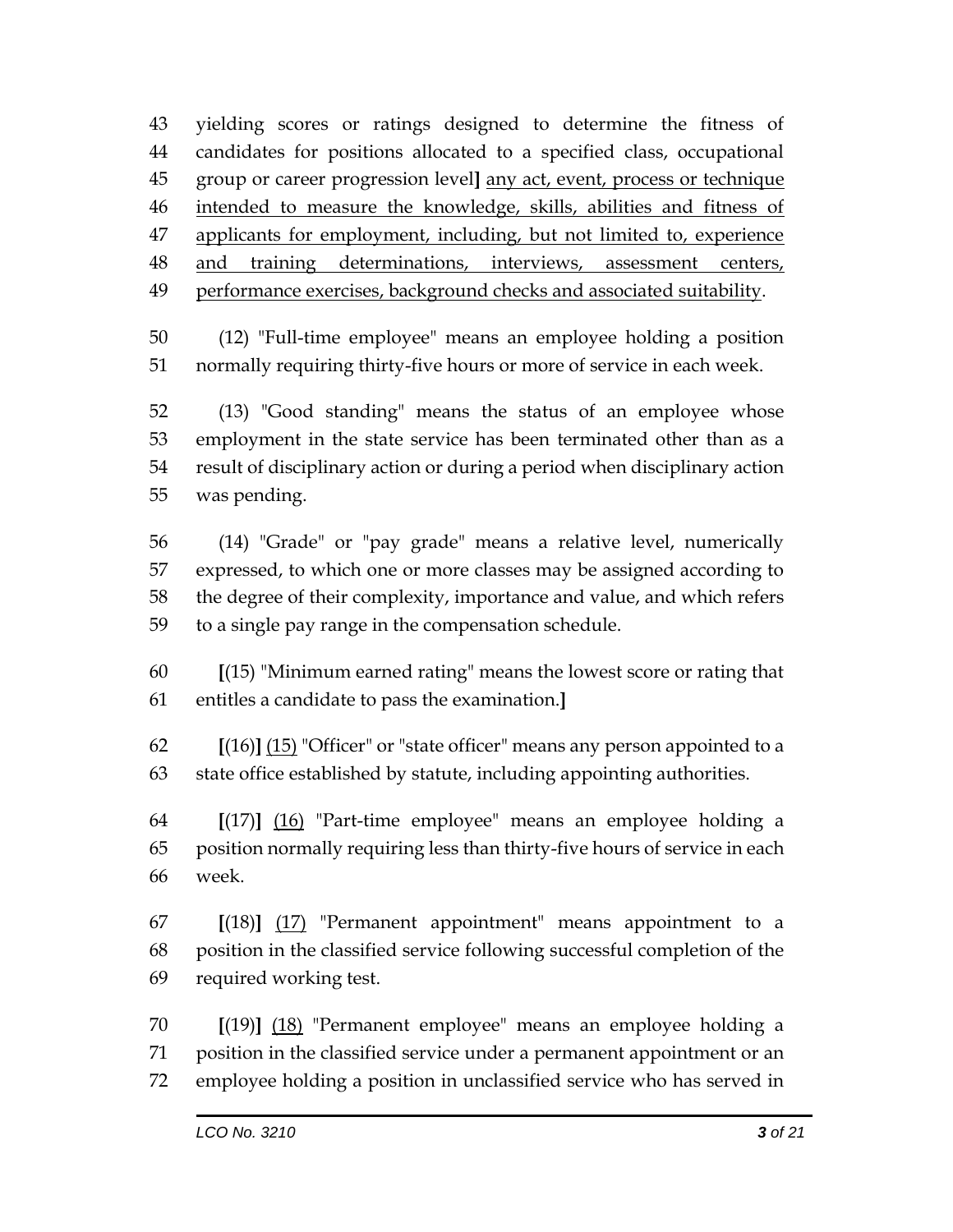such a position for a period of more than six months, except employees in positions funded in whole or in part by the federal government as part of any public service employment program, on-the-job training program or work experience program.

 **[**(20)**]** (19) "Permanent position" means any position in the classified service which requires or which is expected to require the services of an incumbent without interruption for a period of more than six months, except positions funded in whole or in part by the federal government as part of any public service employment program, on-the-job training program or work experience program.

 **[**(21)**]** (20) "Position" means a group of duties and responsibilities currently assigned or designated by competent authority to require the services of one employee.

 **[**(22)**]** (21) "Public member" means a member of a board or commission who does not hold any office or position in the state service.

 **[**(23)**]** (22) "Reemployment list" means a list of names of persons arranged in the order prescribed by the provisions of this chapter and by regulations issued in accordance with this chapter, which persons have occupied positions allocated to any class in the classified service, and are no longer in such class and are entitled to have their names certified to appointing authorities when vacancies in such class are to be filled, in preference to those whose names are on the candidate list for such class.

 **[**(24)**]** (23) "State service" means occupancy of any office or position or employment in the service of the state, but not of local governmental subdivisions thereof, for which compensation is paid.

 **[**(25)**]** (24) "Temporary position" means a position in the state service which is expected to require the services of an incumbent for a period not in excess of six months.

 **[**(26)**]** (25) "Unclassified service" means any office or position in the state service which is not in the classified service.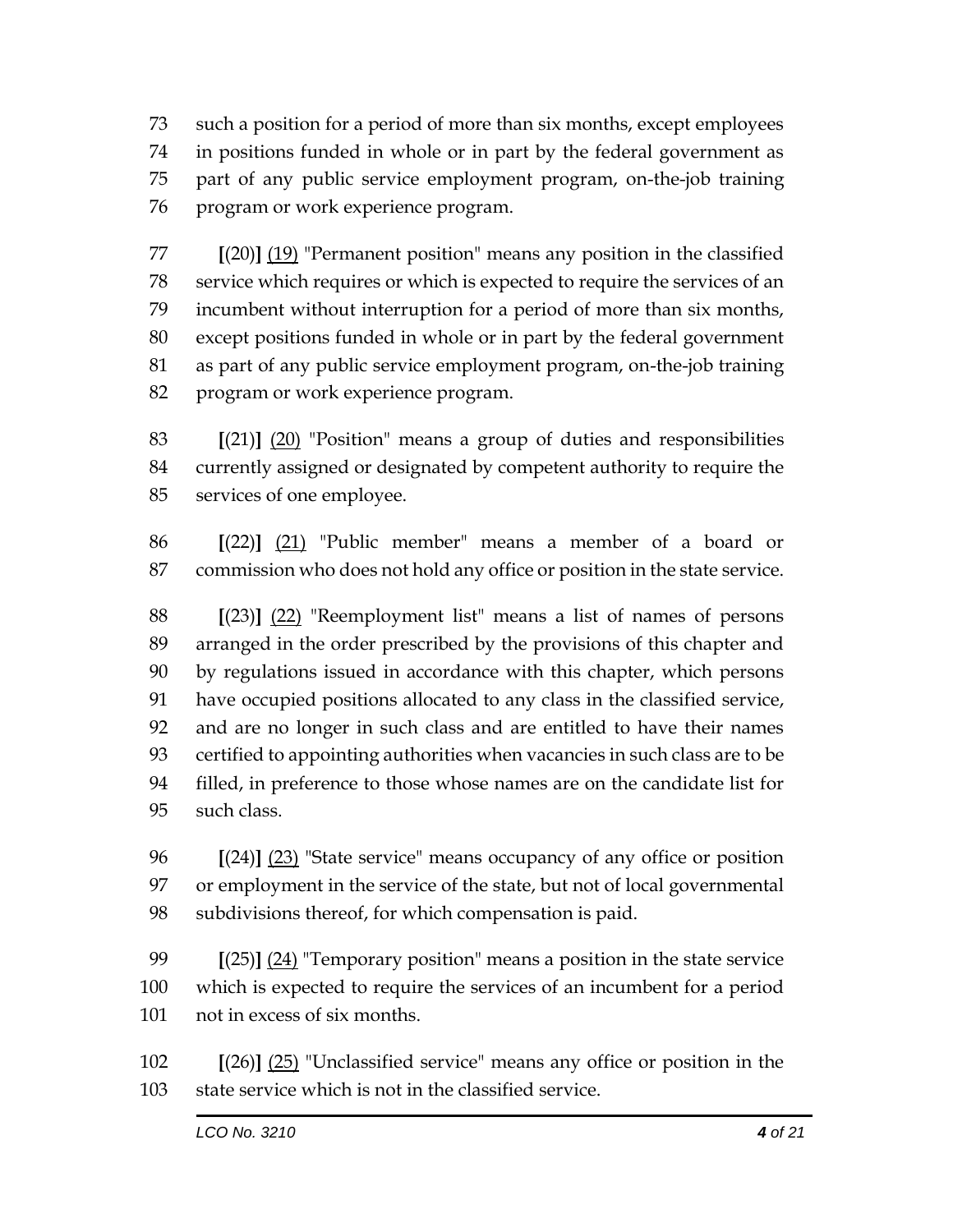**[**(27)**]** (26) "Working test" means a trial working period made a part of the selective process under the provisions of this chapter and by regulations issued in accordance with this chapter, during which the work and conduct of the employee shall be noted by the appointing authority or his authorized agent and reported upon to determine whether such employee merits permanent appointment.

 **[**(28)**]** (27) "Veteran", when used in this chapter and in section 5-180, as amended by this act, **[**has the same meaning as provided in section 27-103, and (B)**]** means a veteran, as defined in section 27-103, who has performed **[**such**]** service in time of war, as defined in said section, except that the final date for service in time of war during World War II shall be December 31, 1947.

 **[**(29)**]** (28) "Managerial employee" means any person presently covered by the existing managerial compensation plan pursuant to subsection (g) of section 5-270.

 **[**(30)**]** (29) "Career progression level" means the following career levels in which each class of positions shall be categorized as determined by the Commissioner of Administrative Services based on general job characteristics and minimum requirements for knowledge, skill and ability, including, but not limited to, education, employment history and special skills: (A) Entry, (B) working, (C) lead, (D) supervisor, and (E) manager.

 **[**(31)**]** (30) "Occupational group" means broad occupational areas in which each class of positions shall be categorized as determined by the Commissioner of Administrative Services.

 Sec. 2. Section 5-198 of the general statutes is repealed and the following is substituted in lieu thereof (*Effective July 1, 2022*):

 The offices and positions filled by the following-described incumbents shall be exempt from the classified service:

(1) All officers and employees of the Judicial Department;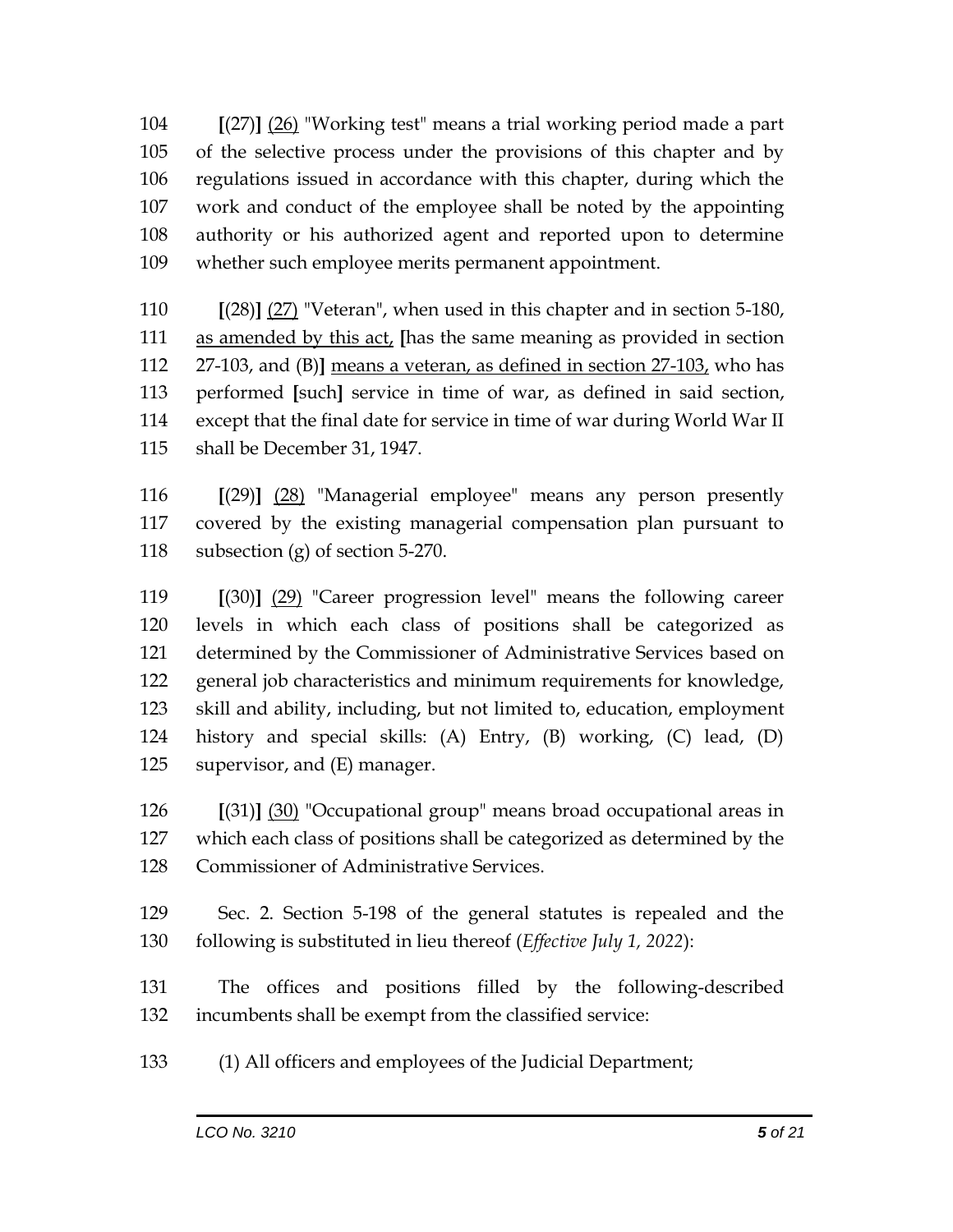(2) All officers and employees of the Legislative Department;

(3) All officers elected by popular vote;

 (4) All agency heads, members of boards and commissions and other officers appointed by the Governor;

 (5) All persons designated by name in any special act to hold any state office;

 (6) All officers, noncommissioned officers and enlisted men in the military or naval service of the state and under military or naval discipline and control;

 (7) (A) All correctional wardens, as provided in section 18-82, and (B) all superintendents of state institutions, the State Librarian, the president of The University of Connecticut and any other commissioner or administrative head of a state department or institution who is appointed by a board or commission responsible by statute for the administration of such department or institution;

(8) The State Historian appointed by the State Library Board;

 (9) Deputies to the administrative head of each department or institution designated by statute to act for and perform all of the duties of such administrative head during such administrative head's absence or incapacity;

 (10) Executive assistants to each state elective officer and each department head, as defined in section 4-5, provided (A) each position of executive assistant shall have been created in accordance with section 5-214, and (B) in no event shall the Commissioner of Administrative Services or the Secretary of the Office of Policy and Management approve more than four executive assistants for a department head;

 (11) One personal secretary to the administrative head and to each undersecretary or deputy to such head of each department or institution;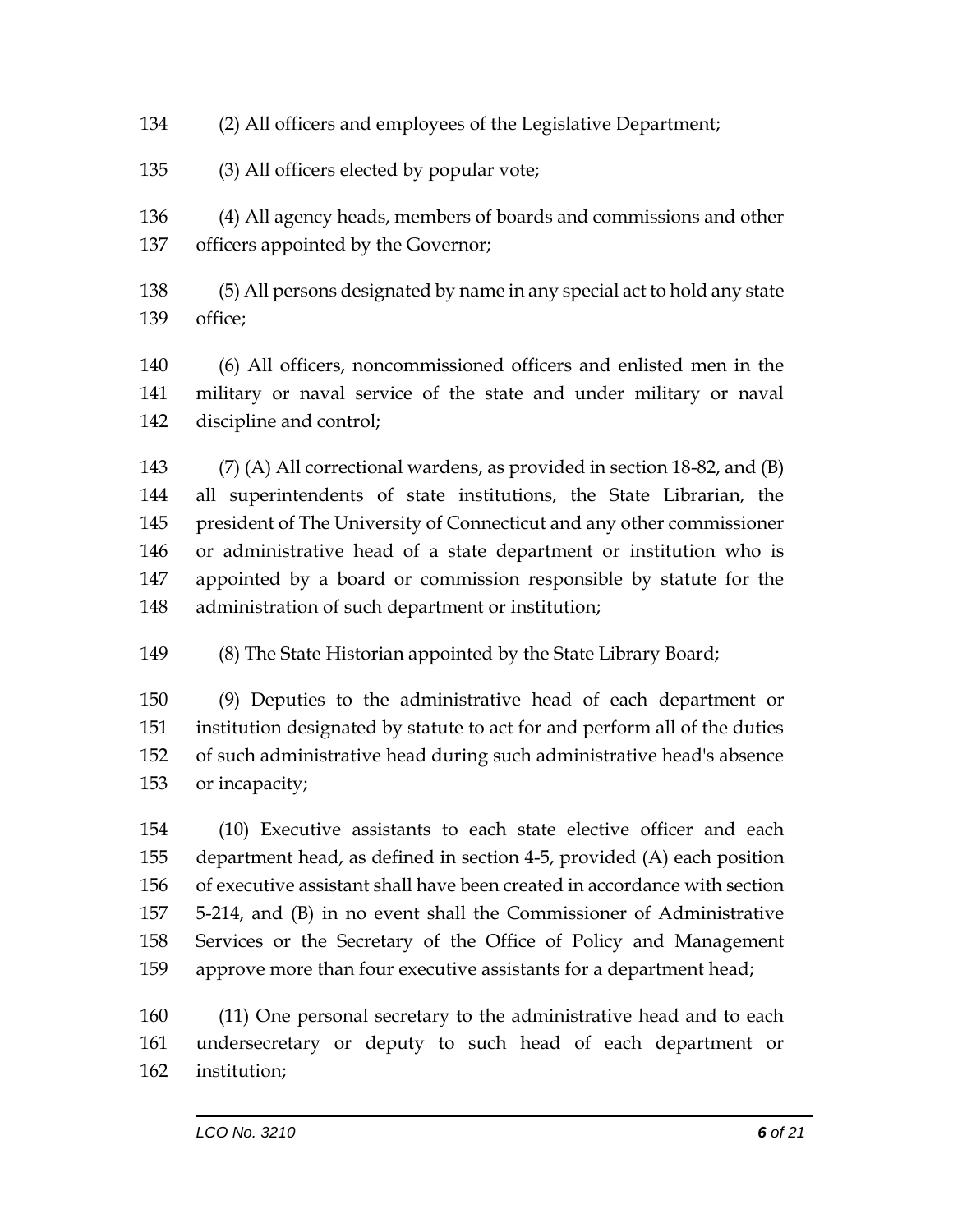(12) All members of the professional and technical staffs of the constituent units of the state system of higher education, as defined in section 10a-1, of all other state institutions of learning, of the Board of Regents for Higher Education, and of the agricultural experiment station at New Haven, professional and managerial employees of the Department of Education and the Office of Early Childhood and teachers certified by the State Board of Education and employed in teaching positions at state institutions;

 (13) Physicians, dentists, student nurses in institutions and other 172 professional specialists who are employed on a part-time basis;

 (14) Persons employed to make or conduct a special inquiry, investigation, examination or installation;

 (15) Students in educational institutions who are employed on a part-time basis;

(16) Forest fire wardens provided for by section 23-36;

 (17) Patients or inmates of state institutions who receive compensation for services rendered therein;

 (18) Employees of the Governor including employees working at the executive office, official executive residence at 990 Prospect Avenue, Hartford and the Washington D.C. office;

 (19) Persons filling positions expressly exempted by statute from the classified service;

 (20) Librarians employed by the State Board of Education or any constituent unit of the state system of higher education;

(21) All officers and employees of the Division of Criminal Justice;

 (22) Professional employees in the education professions bargaining unit of the Department of Aging and Disability Services;

(23) Lieutenant colonels in the Division of State Police within the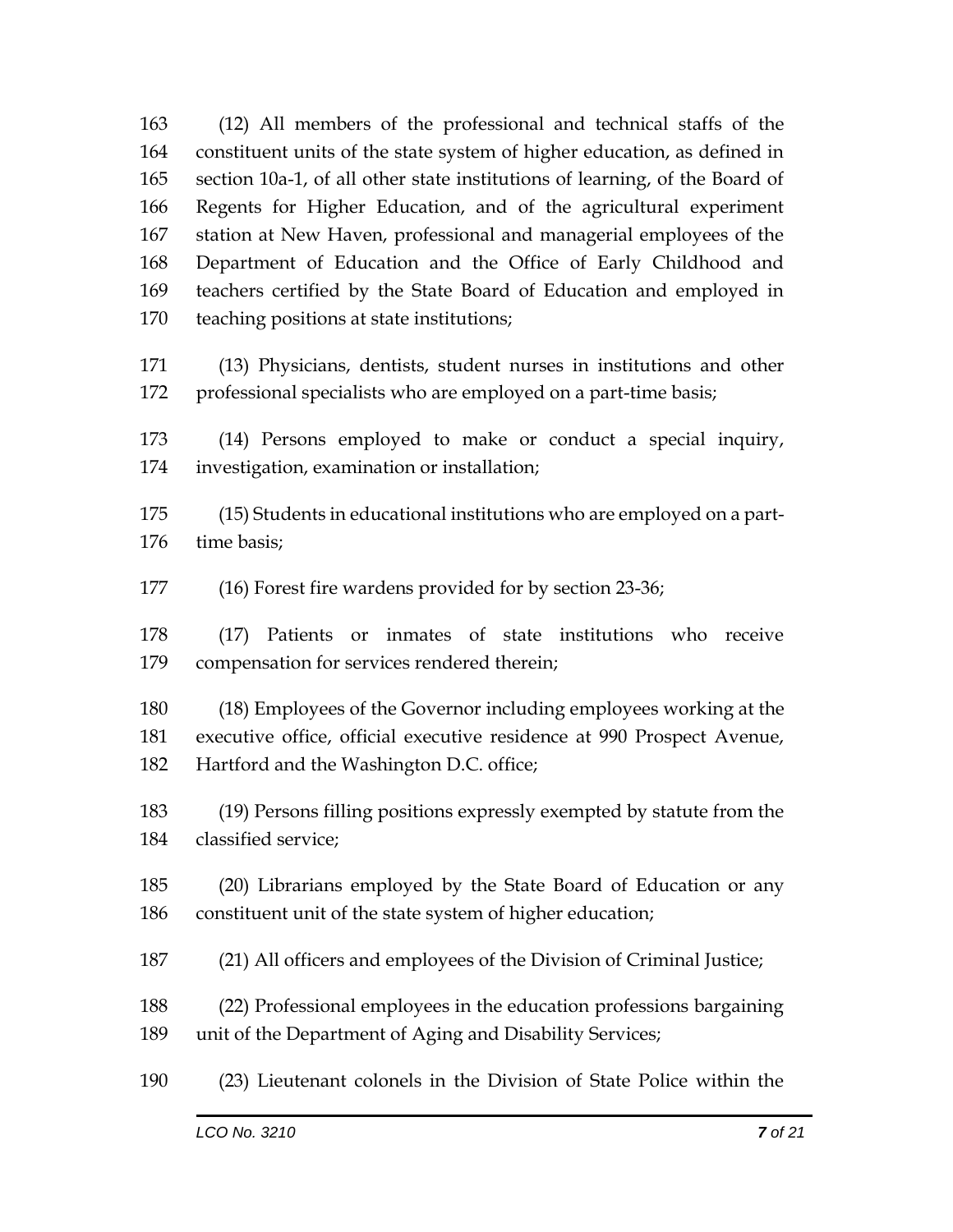Department of Emergency Services and Public Protection;

 (24) The Deputy State Fire Marshal within the Department of Administrative Services;

 (25) The chief administrative officer of the Workers' Compensation Commission;

(26) Employees in the education professions bargaining unit;

 (27) Disability policy specialists employed by the Council on Developmental Disabilities;

 (28) The director for digital media and motion picture activities in the Department of Economic and Community Development; and

 (29) Any Director of Communications 1, Director of Communications 1 (Rc), Director of Communications 2, Director of Communications 2 203 (Rc), Communications Manager, Legislative Program Manager, Communications and Legislative Program Manager, Director of Legislation, Regulation and Communication, Legislative and Administrative Advisor 1, or Legislative and Administrative Advisor 2 as such positions are classified within the Executive Department.

 Sec. 3. Section 5-215a of the general statutes is repealed and the following is substituted in lieu thereof (*Effective July 1, 2022*):

 When the appointing authority receives approval to fill a vacancy in any permanent position in the classified service, the appointing authority shall request the Commissioner of Administrative Services to provide a candidate list. The candidate list certified by the commissioner shall **[**contain the final earned rating of each candidate**]** be comprised of candidates who meet the minimum qualifications of such position. The appointing authority shall fill the vacant position by selecting any candidate on the candidate list. In the event that fewer than five names are available on the candidate list to fill a position, the Commissioner of Administrative Services may authorize a new examination based on documented need. The appointing authority may fill the position from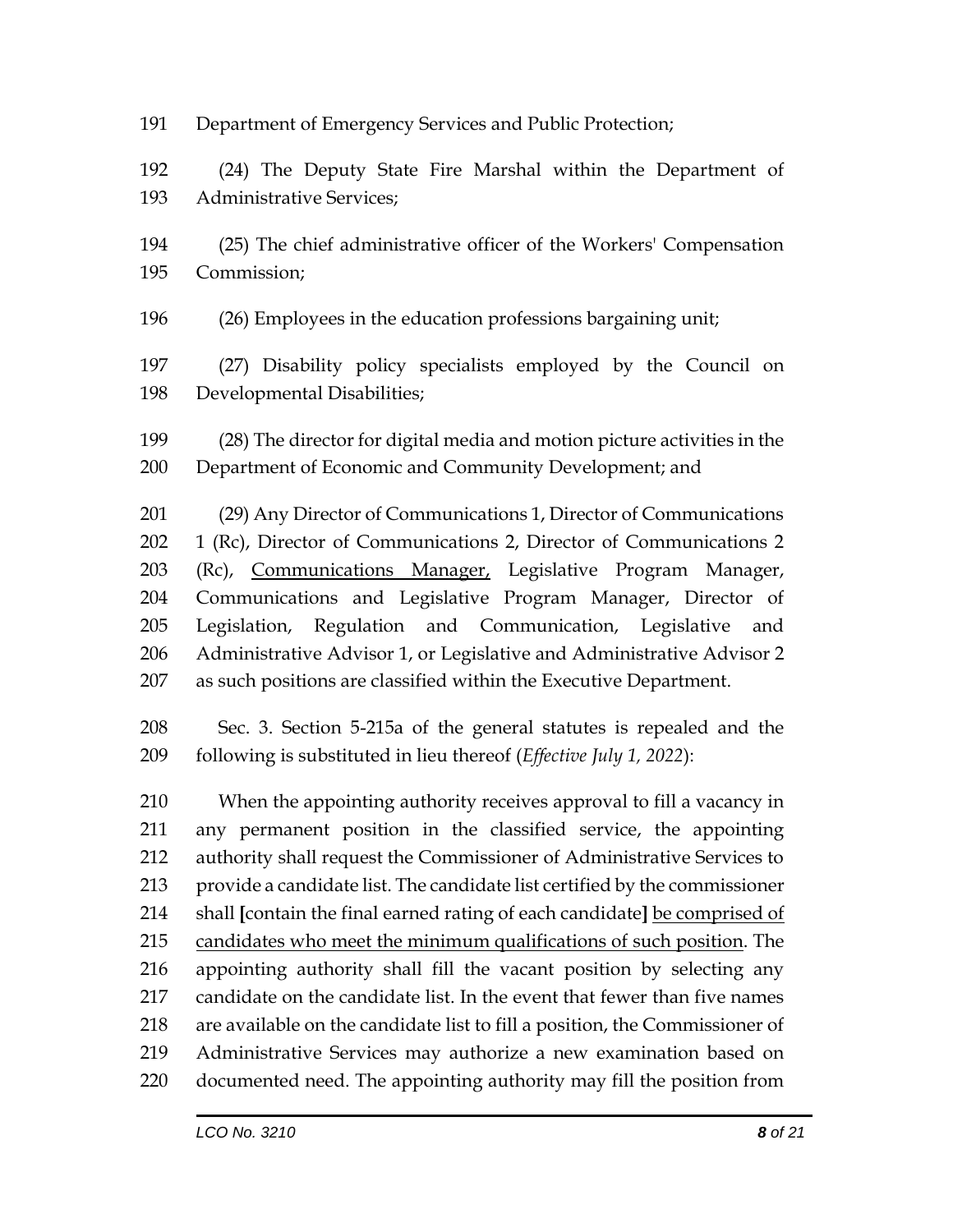either the new or original candidate list in accordance with the provisions of this section.

 Sec. 4. Section 5-216 of the general statutes is repealed and the following is substituted in lieu thereof (*Effective July 1, 2022*):

 (a) The Commissioner of Administrative Services shall hold examinations for the purpose of establishing candidate lists for the various classes of positions in the classified service, except as provided in sections 5-227b, as amended by this act, and 5-233, as amended by this act. Such examinations may be held on a continuous basis **[**or at such time or times as the commissioner deems necessary**]** to supply the needs of the state service. **[**In establishing any candidate list following examinations, the commissioner shall place on the list, in the order of their ratings, the names of persons who show they possess the qualifications which entitle them to be considered eligible for appointment when a vacancy occurs in any position allocated to the 236 class for which such examination is held or for which such candidate list is held to be appropriate. Such ratings may take such form as the commissioner deems appropriate to describe the performance of any candidate on any examination.**]**

 (b) Where the needs of the service indicate that continuous recruitment is justified, the commissioner may defer announcing a closing date for filing applications for the examination. Announcements of such examinations shall specify that recruitment is continuous and that applications may be filed until further notice. **[**Such examination may be graded on a pass-fail basis in order to expedite certification and appointment.**]**

 (c) The commissioner may consolidate, continue or cancel candidate lists and may remove names from such lists for good cause. **[**The commissioner may apply an examination score from one examination to the candidate list established for another examination, provided such examinations are the same or equivalent forms of the same examination, such provision is publicized on appropriate examination notices and the candidate satisfies all other statutory requirements.**]**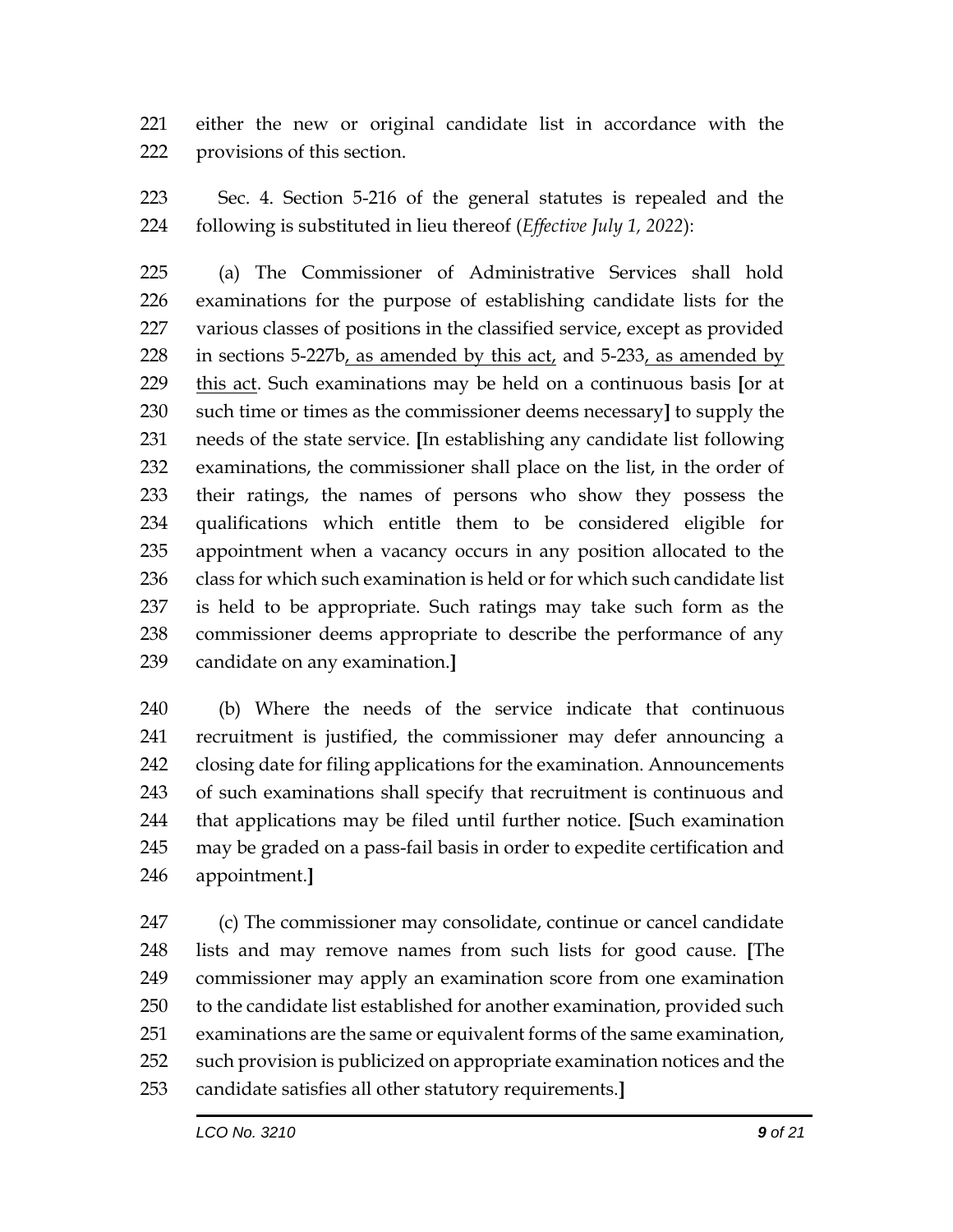**[**(d) Upon written request from a candidate on a form and in a manner prescribed by the Department of Administrative Services, the commissioner shall apply the candidate's most recent score from an examination held for a promotional appointment, in accordance with subsection (b) or (c) of section 5-228, to the candidate list established for a subsequent examination for the same classification, provided: (1) The subsequent examination is in the same or equivalent form as the previous examination; (2) such provision is publicized on appropriate examination notices; (3) the candidate satisfies all other requirements for the classification and the examination; and (4) not more than seven years have elapsed from the date of the candidate's most recent examination.

 (e) Nothing in this section shall prevent the department from applying scores from one examination to the candidate list established for a subsequent examination for the same classification, provided: (1) Such examinations are in the same or equivalent forms; (2) such provision is publicized on appropriate examination notices; and (3) the candidates on the list satisfy all other requirements for the classification and the examination.

 (f) The provisions of subsections (d) and (e) of this section shall not apply to any promotional examination held for classifications in the department's police-protective services occupational group.**]**

 Sec. 5. Section 5-218 of the general statutes is repealed and the following is substituted in lieu thereof (*Effective July 1, 2022*):

 **[**(a)**]** Except for an examination that has been waived pursuant to section 5-227b, as amended by this act, the Commissioner of Administrative Services shall **[**prepare lists of preliminary requirements and subjects of examination for positions in the classified service and publicize each such examination in such manner as the nature of the examination requires, including posting examination notices in state agencies in locations accessible to state employees at least two weeks prior to the application closing date. All competitive examinations shall be held at such times and places as in the judgment of the Commissioner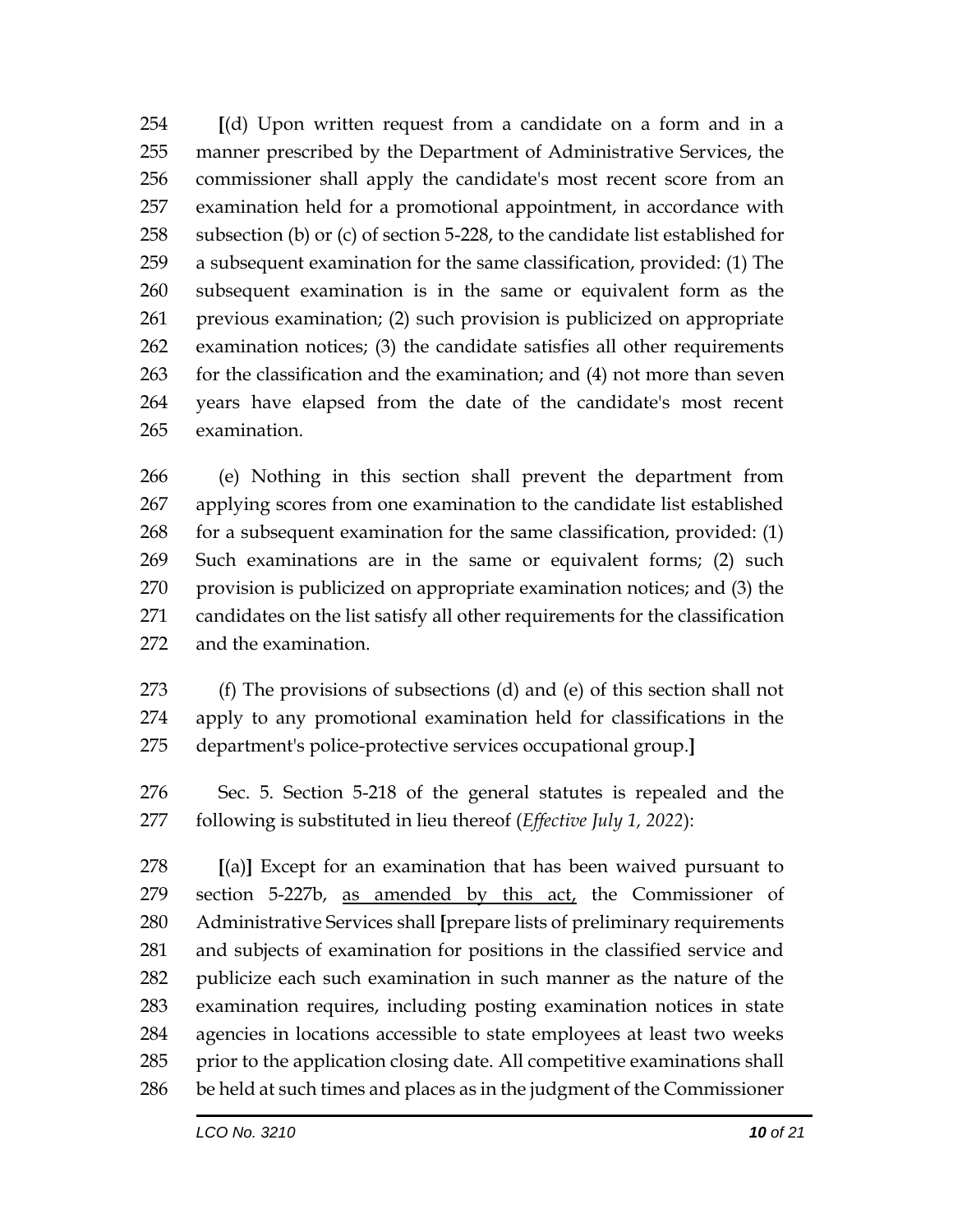of Administrative Services most nearly meet the convenience of applicants and needs of the service. In no event shall any other examination be given by an agency for a position subject to the examination procedure of the Department of Administrative Services**]** provide initial notice of examination for positions in the classified service in such form and manner as to supply the needs of state service.

 **[**(b) The Commissioner of Administrative Services shall give public notice of such examinations for positions in the classified service at least six business days in advance by posting, or causing to be posted, an appropriate notice on the Internet web site of the department and by submitting the notice to the director of the state employment service. Such notice shall set forth the time and place of the examination and shall be accompanied by a copy of the official description of the position, and provide the work location, salary and weights to be given for the weighted parts of the examination, if applicable, provided once such notice has been given, the weights established in the notice for the weighted parts of the examination shall not be altered in any manner.**]**

 Sec. 6. Section 5-219 of the general statutes is repealed and the following is substituted in lieu thereof (*Effective July 1, 2022*):

 **[**(a)**]** Examinations shall be **[**in such form and of such character and shall relate to such matters as will fairly test and determine the qualifications, fitness and ability of the persons tested to perform the duties of the class or position to which they seek appointment. Examinations shall be formulated in cooperation with agencies appointing specific classes of employees and shall be competitive and open to all persons who may be lawfully appointed to any position in the class for which examinations are held, with such limitations as to age, residence, health, habits, character, sex and qualifications as are considered desirable by the Commissioner of Administrative Services and as are specified in the public announcement of the examination, provided no such limitation shall be made as to age or sex except in the case of a bona fide occupational qualification or need. Formal education requirements may be considered as a condition for the taking of such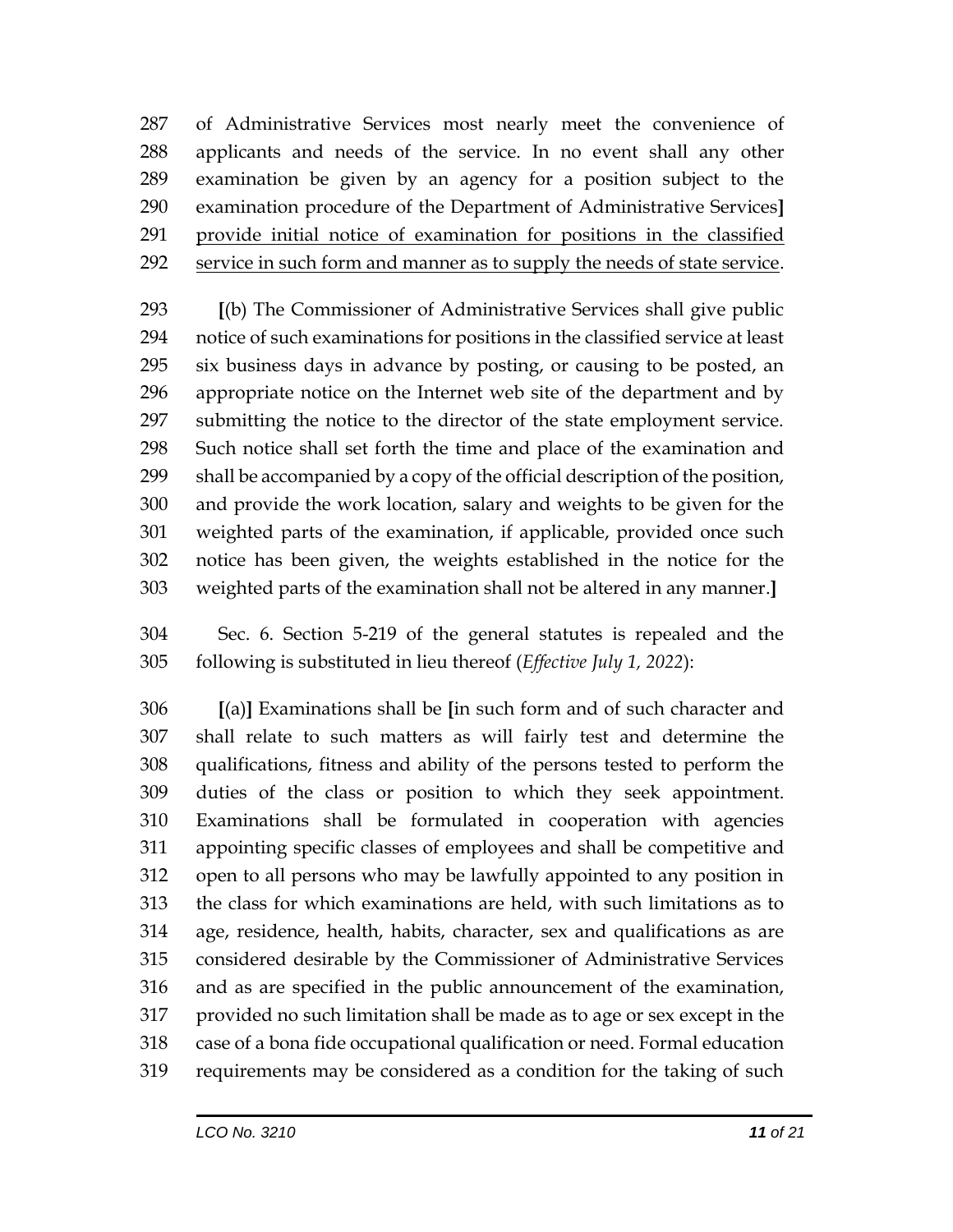examinations. Possession of a professional license or degree, or satisfactory completion of an accreditation, certificate or licensure program may serve as the sole basis for appointment, provided such credentials are a mandatory requirement for employment in a position. Examinations may take the form of written or oral tests, demonstration of skill or physical ability, experience and training evaluation, or in the case of promotional examinations, evaluation of prior performance, or any other assessment device or technique deemed appropriate to measure the knowledge, skills or abilities required to successfully perform the duties of the job. All persons competing for placement on any one candidate list shall be administered the same or equivalent forms of the same examination or examination phases, except as necessary to comply with the federal Americans with Disabilities Act and section 4-61nn, and be required to achieve passing scores on each successive phase and for the examination as a whole in order to remain in competition. The provisions of this section shall be the sole determinant for qualification and no other examination shall be permitted by any agency head to further qualify persons seeking appointment except as authorized by the commissioner**]** job-related and administered consistently and fairly to determine the qualifications, 340 fitness and ability of the persons seeking appointment.

 **[**(b) The commissioner may charge any person not employed by the state a reasonable fee for taking an examination, provided such fee shall not exceed the cost of developing and administering such examination. The commissioner may waive any such fee for any person who applies, in the form and manner prescribed by the commissioner, for a waiver of such fee and demonstrates that he or she is financially unable to pay such fee. Before charging any fees authorized by this subsection, the commissioner shall adopt regulations, in accordance with the provisions of chapter 54, to establish reasonable fees.**]**

 Sec. 7. Subsection (a) of section 5-221 of the general statutes is repealed and the following is substituted in lieu thereof (*Effective July 1, 2022*):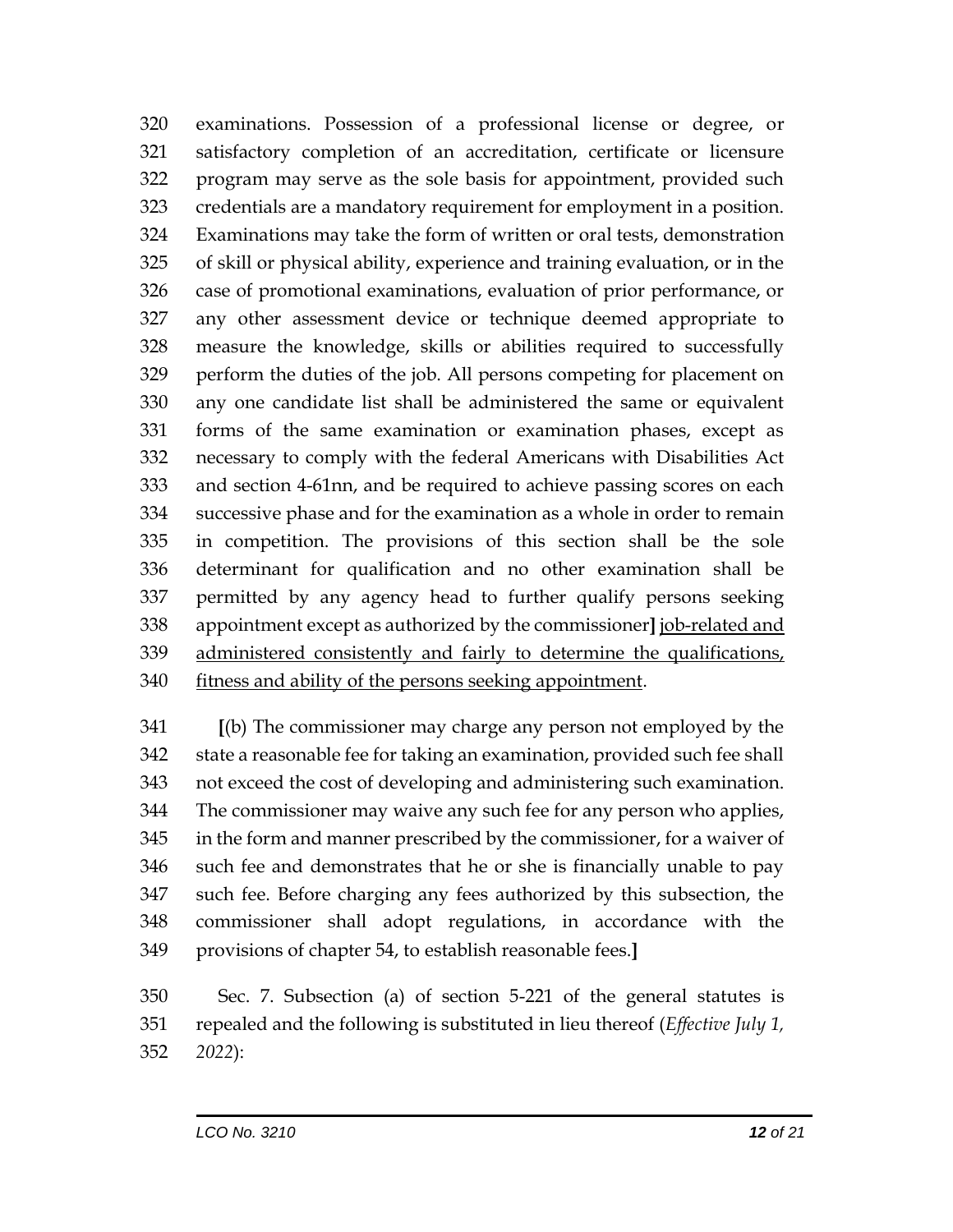(a) The Commissioner of Administrative Services may reject the application of any person **[**for admission to an examination for**]** when establishing a candidate list for the classified service, or refuse to examine any applicant for such service, who (1) has been found to lack any of the established qualifications for the position for which such applicant applies or for which such applicant has been examined, (2) is physically or medically unfit to perform effectively the duties of the position in which he or she seeks employment, (3) is addicted to the habitual use of drugs or intoxicating liquors, (4) has been dismissed from the public service for delinquency, incompetency, misconduct or neglect of duty, or (5) has made a false statement of any material fact or practiced or attempted to practice any deception or fraud in his or her application, in his or her examination or in securing his or her eligibility or appointment.

 Sec. 8. Section 5-224 of the general statutes is repealed and the following is substituted in lieu thereof (*Effective July 1, 2022*):

 **[**Any veteran who served in time of war, if such veteran is not eligible for disability compensation or pension from the United States United States Department of Veterans Affairs, or the spouse of such veteran who by reason of such veteran's disability is unable to pursue gainful employment, or the unmarried surviving spouse of such veteran, and if such person has attained at least the minimum earned rating on any examination held for an original appointment for the purpose of establishing a candidate list to fill a vacancy in accordance with subsection (d) of section 5-228, shall have five points added to his or her earned rating. Any such veteran, or the spouse of such veteran who by reason of such veteran's disability is unable to pursue gainful employment, or the unmarried surviving spouse of such veteran, if such person is eligible for such disability compensation or pension and if such person has attained at least the minimum earned rating on any such examination held for an original appointment for the purpose of establishing a candidate list to fill a vacancy in accordance with subsection (d) of section 5-228, shall have ten points added to his or her earned rating. Any veteran who has served in a military action for which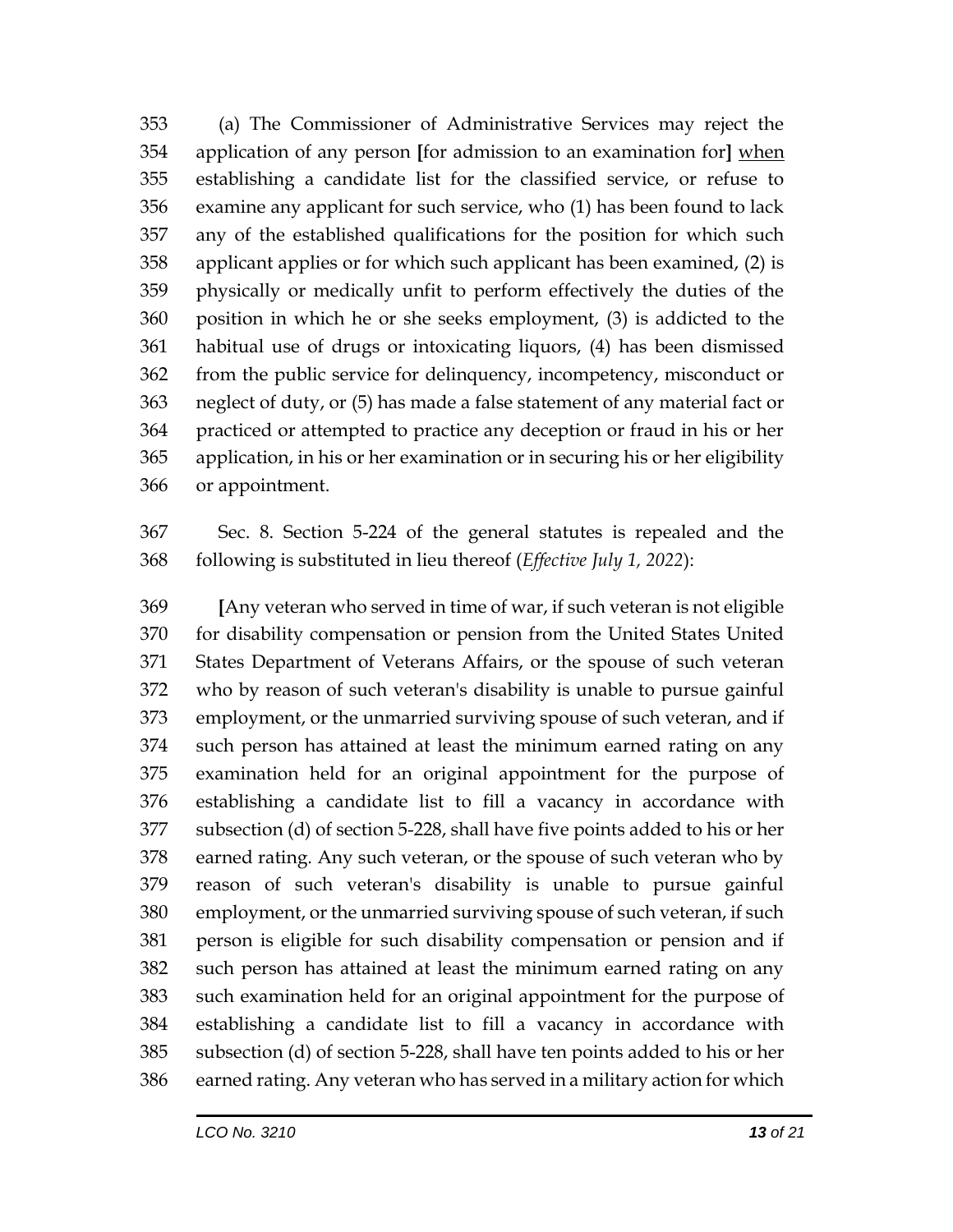such person received or was entitled to receive a campaign badge or expeditionary medal, shall have five points added to his or her earned rating if such person has attained at least the minimum earned rating on any such examination held for an original appointment for the purpose of establishing a candidate list to fill a vacancy in accordance with subsection (d) of section 5-228 and such person is not otherwise eligible to receive additional points pursuant to this section. Any person who is a member of the armed forces, as defined in section 27-103, and who is in the final year of an enlistment contract with any branch of the armed forces shall have five points added to his or her earned rating if such person has attained at least the minimum earned rating on any such examination held for an original appointment for the purpose of establishing a candidate list to fill a vacancy in accordance with subsection (d) of section 5-228. Names of any such persons shall be placed upon the candidate lists in the order of such augmented ratings. Credits shall be based upon examinations with a possible rating of one hundred points**]** A person's military service shall be counted, if appropriate, on a prorated basis toward meeting the minimum qualifications of a position. An appointing authority shall provide due consideration for original appointment to any veteran, as defined in section 27-103, who is placed on a candidate list by the Commissioner of Administrative Services.

 Sec. 9. Section 5-225 of the general statutes is repealed and the following is substituted in lieu thereof (*Effective July 1, 2022*):

 All persons competing in **[**any**]** an examination to be placed on a candidate list established by the Commissioner of Administrative Services shall be given written notice of **[**their final earned ratings and the minimum earned rating necessary to pass the examination**]** the result. Not later than thirty days after the issuance of the **[**final earned rating**]** result, a person who **[**has not achieved a passing rating may inspect his or her papers, markings, background profiles and other items used in determining the final earned ratings, other than**]** took the examination but did not achieve a passing result may inspect his or her examination results, but not the examination questions and other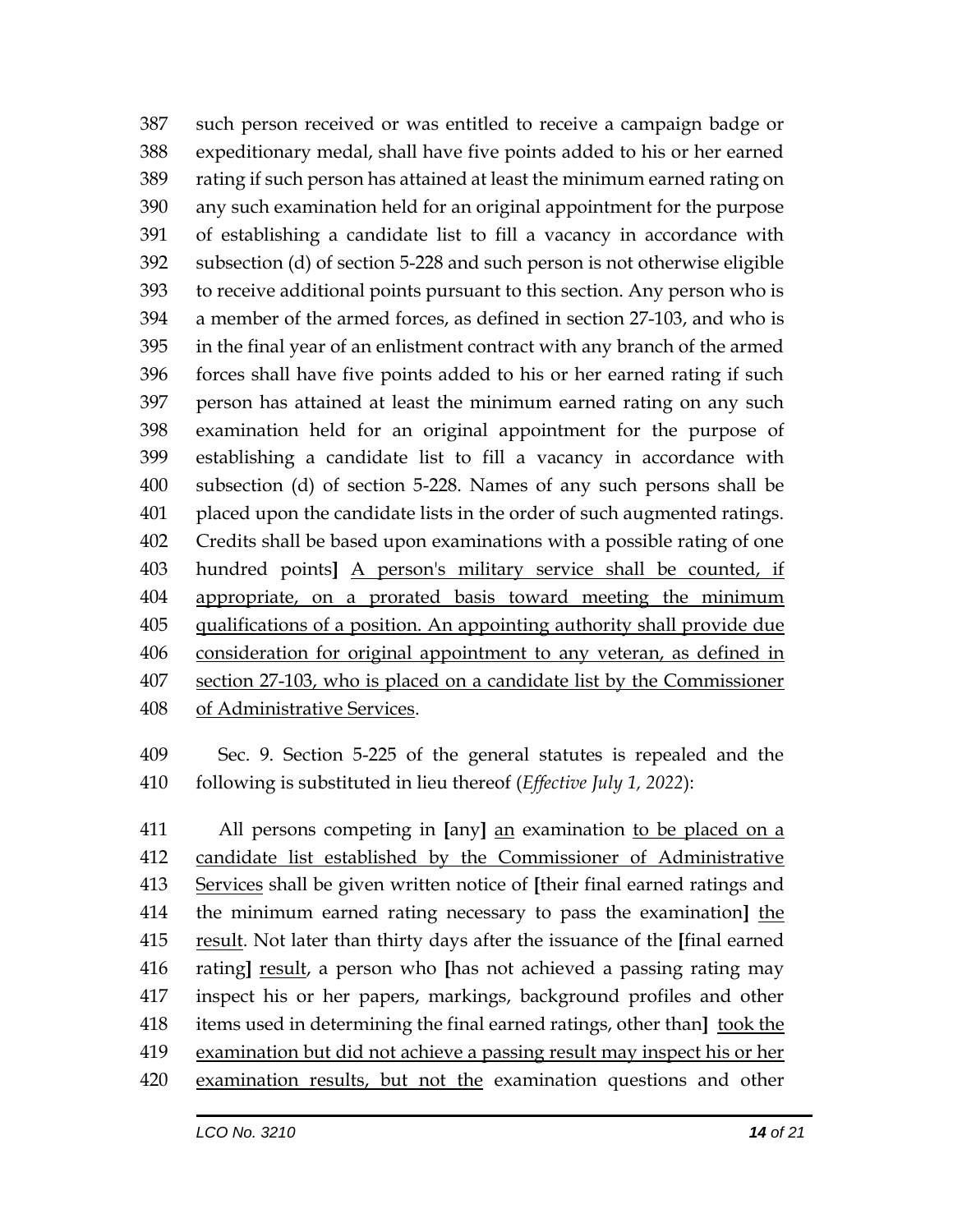materials constituting the examination itself, subject to such regulations as may be issued by the Commissioner of Administrative Services. Not later than ten days after **[**inspecting his or her papers, a**]** such inspection, such person may, in writing, appeal to the Commissioner of Administrative Services the accuracy of his or her **[**final earned rating**]** examination results, as based on **[**the**]** such person's original examination **[**paper or**]** responses or examination results. The commissioner shall render a final decision on the person's appeal within thirty days thereafter and correct candidate lists as appropriate.

 Sec. 10. Subsection (a) of section 5-227b of the general statutes is repealed and the following is substituted in lieu thereof (*Effective July 1, 2022*):

 (a) Examinations for positions may be waived by the Commissioner of Administrative Services under any of the following conditions: (1) Where the possession of a professional license or degree or satisfactory completion of an accreditation, certificate or licensure program is a mandatory requirement for appointment or promotion to a position in state service; (2) where the appointment or promotion to a job classification that is utilized by a single state agency is limited in number and has few vacancies in the professional or managerial series; (3) when the qualifications for a position within the managerial class are so specialized or unique that an examination for a general job classification would not result in a list of candidates possessing such qualifications and would not be cost effective; or (4) when the number of applicants meeting the minimum qualifications for admission to an announced promotional examination is five or less. The positions under this subsection shall be deemed nonexamined.

 Sec. 11. Subsections (c) to (e), inclusive, of section 5-228 of the general statutes are repealed and the following is substituted in lieu thereof (*Effective July 1, 2022*):

 (c) If a vacancy is to be filled by promotion from a **[**service-wide**]** state-wide candidate list, the commissioner shall certify to the appointing authority the names of all candidates on that candidate list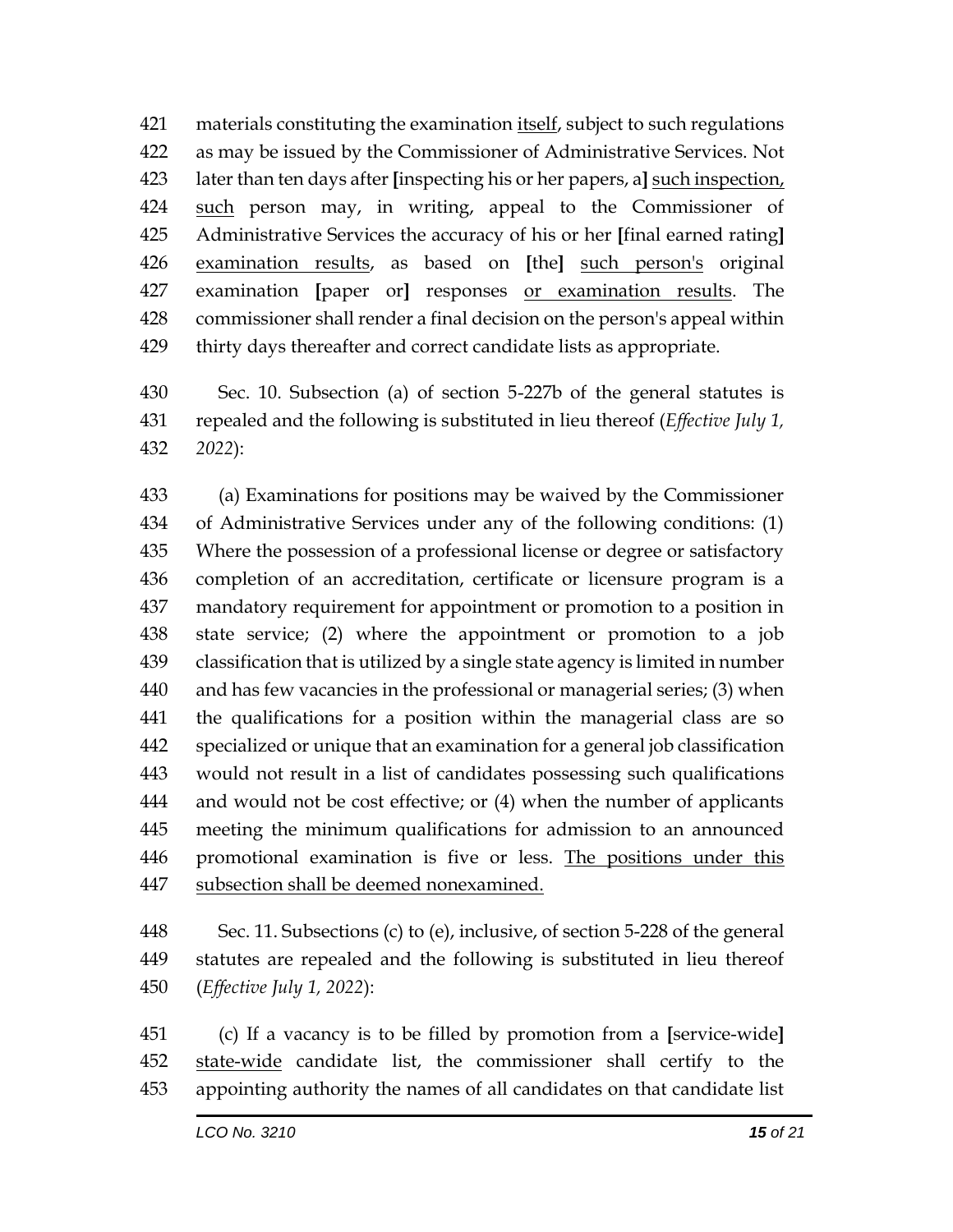in accordance with the provisions of section 5-215a, as amended by this act, or if an examination is waived, in accordance with the provisions of section 5-227b, as amended by this act.

 (d) If a vacancy is to be filled by an original appointment, the commissioner shall certify to the appointing authority the names of all candidates on that candidate list in accordance with the provisions of 460 section 5-215a, as amended by this act, or if an examination is waived, in accordance with the provisions of section 5-227b, as amended by this act.

 (e) **[**Appointees**]** Permanent employees promoted to any position in the classified service shall be required to serve the working test period provided for in this chapter. Any **[**promotional appointee from within the agency**]** such permanent employee who is dismissed from the position to which he or she was promoted during such working test period, or at the conclusion thereof, shall be restored to a position in the 469 same class and same agency in which he or she had been employed prior to his or her promotion, **[**. Any other appointee who was employed in the classified service prior to his or her appointment and who is dismissed from the position to which he or she was appointed during such working test period or at the conclusion thereof, shall be restored to a vacancy in the same class, or a vacancy in a comparable class or a vacancy in any other position the employee is qualified to fill, in the agency in which he or she had been employed prior to his or her appointment, or shall have his or her name placed on a reemployment list. No provision of this section shall be construed to prevent any employee in the unclassified service from competing for positions in the classified service if he or she possesses the minimum qualifications established by the commissioner. In the certification of names of persons eligible for appointment, sex shall be disregarded except when otherwise provided by statute or upon request of the appointing authority, subject to the approval of the commissioner**]** except that if no such restoration is possible, the name of such permanent employee shall be placed on the reemployment list for the appropriate class in accordance with subsection (b) of section 5-241, as amended by this act.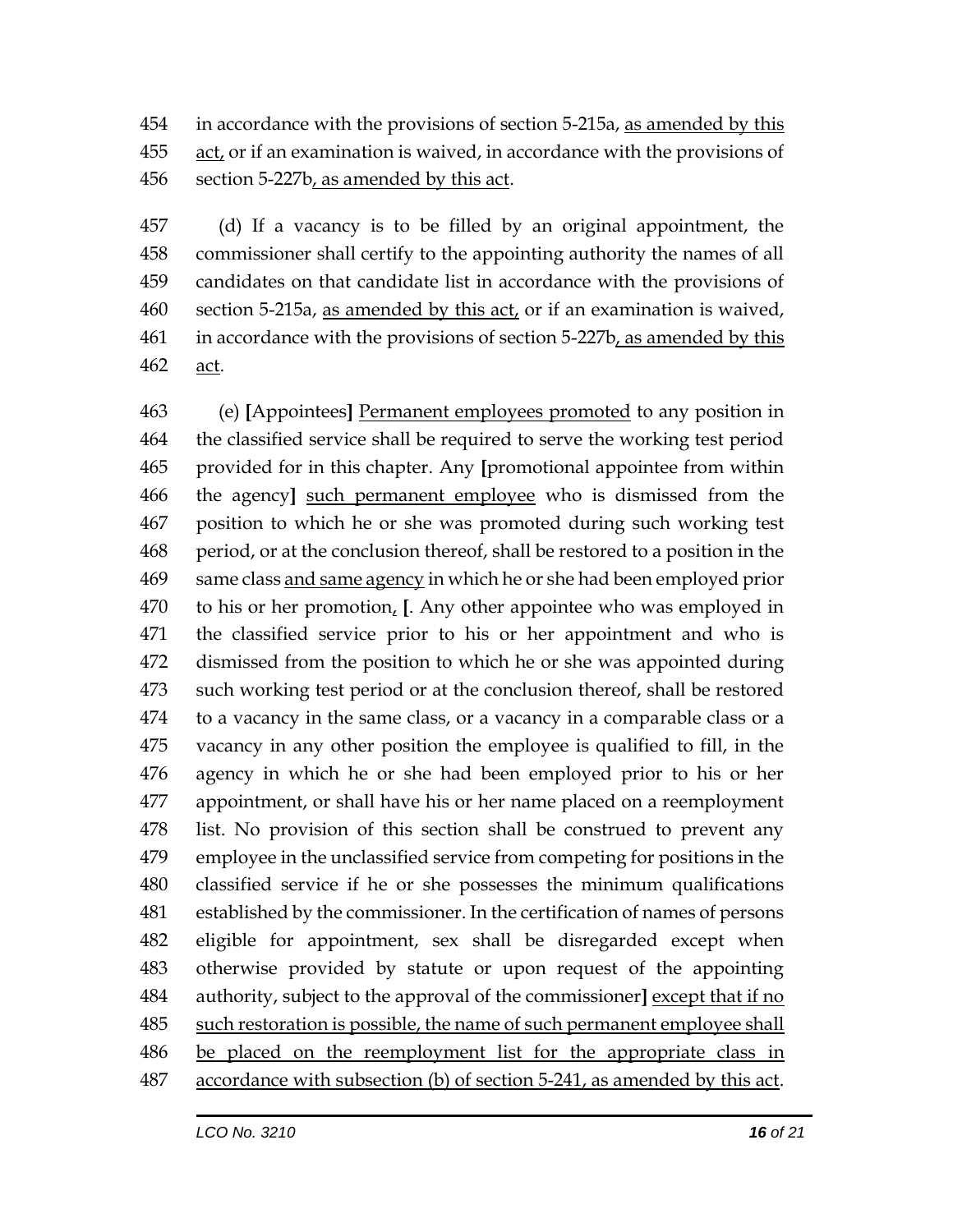Sec. 12. Section 5-233 of the general statutes is repealed and the following is substituted in lieu thereof (*Effective July 1, 2022*):

 For positions involving unskilled and semiskilled labor or for positions involving domestic, attending or other housekeeping and custodial services at state institutions or agencies or for other similar classes where the character of the work, or the place of work, makes it impracticable to secure at stated times a sufficient number of applicants to supply the needs of the service, or where it is impracticable to examine and secure such persons from candidate lists with sufficient promptness to supply the needs of the service, the Commissioner of Administrative Services may establish procedures which will permit the registration and, in his discretion, the examination of applicants, singly or in groups, at such times and places as meet the convenience of applicants and needs of the service, without public notice as required in 502 this chapter. The positions under this section shall be deemed noncompetitive.

 Sec. 13. Section 5-234 of the general statutes is repealed and the following is substituted in lieu thereof (*Effective July 1, 2022*):

 The Commissioner of Administrative Services may provide for the appointment, with or without examination, of qualified persons in a class in which the incumbent serves for not more than three years in the class as part of an established training program. Any person so appointed to a professional or preprofessional training class may, upon successful completion of the required minimum working test period and training program, be reclassified to a position in the next higher level class for which the training program is established, which position 514 shall be deemed noncompetitive. The provisions of this section shall not 515 apply to sections 5-224, as amended by this  $act<sub>t</sub>$  and 7-415 concerning the veterans preference.

 Sec. 14. Subsection (b) of section 5-180 of the general statutes is repealed and the following is substituted in lieu thereof (*Effective July 1, 2022*):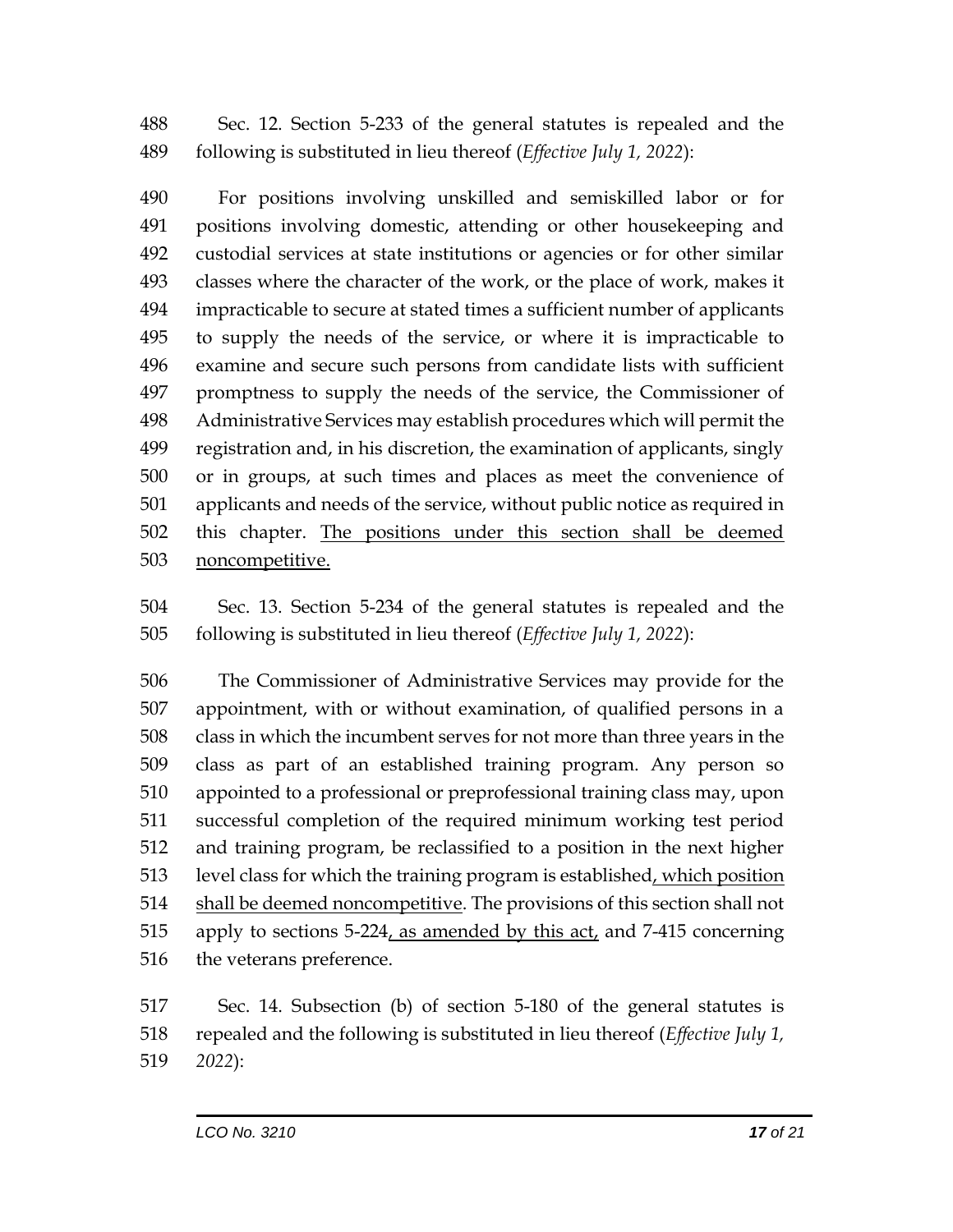(b) The war service before September 1, 1939, of a veteran who became a member after September 1, 1939, and the war service or military service during a national emergency declared by the President of the United States on and after September 1, 1939, of a veteran who became a member at any time, shall be counted as state service if the member makes retirement contributions for each month of war service as defined in section 27-103 and described in **[**subdivision (28) of**]** section 5-196, as amended by this act, or for each month of such service during a national emergency, as the case may be. Any veteran who becomes a member on or after July 1, 1975, shall not receive credit for such war or military service if such member has received or is entitled to receive any retirement allowance for the same years of such service from the federal government. Any veteran who is a member and who has not made application for such credit prior to July 1, 1975, shall not receive credit for such service if such member has received or is entitled to receive any retirement allowance for the same years of such service 536 from the federal government unless such member makes application for such credit to the Retirement Commission on or before October 1, 1975, and makes retirement contributions for each month of such service in accordance with the provisions of this subsection. The Comptroller of the state may notify each employee of this provision on or before September 1, 1975. Such contributions shall equal one-twelfth of four per cent of his first year's salary as a state employee multiplied by the total number of months of such war service or national emergency service and, if such employee became a member after April 1, 1958, shall be accompanied by interest at four per cent per year from the time such war service was rendered or from September 1, 1939, whichever is later, until the date of payment or January 1, 1962, whichever is earlier. Such contributions may be paid by payroll deductions as determined by the Retirement Commission over a period not to exceed thirty-six months, interest thereon to be paid not later than the last day of the month following the payment of the last of such deductions. Service credit for retirement purposes shall not be granted unless payment of contributions and interest is completed. No credit shall be given hereunder for military service during a national emergency to any state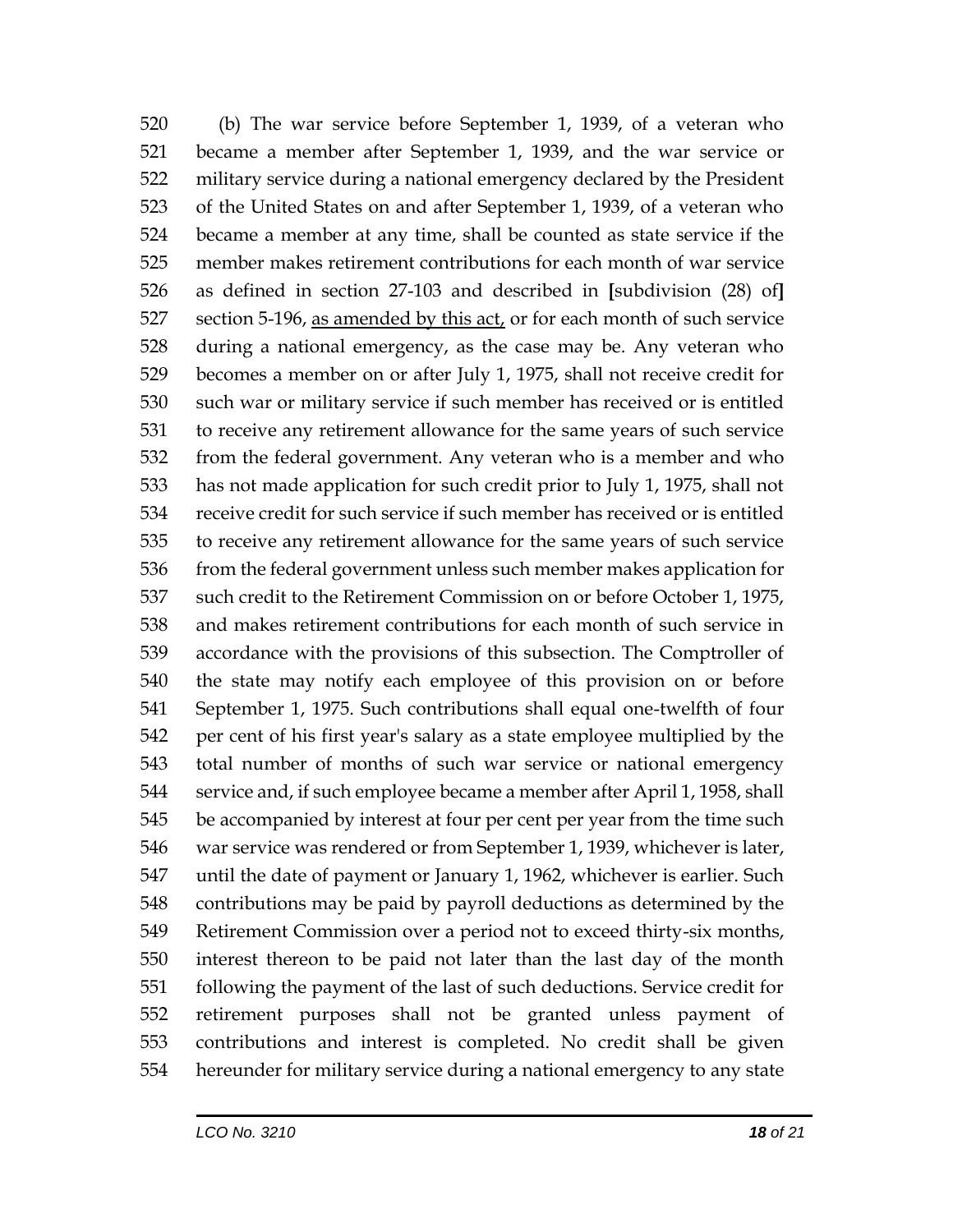employee who has served less than ten years as a permanent full-time state employee, nor for any such military service beyond a total period of his compulsory service, if any, plus three years.

 Sec. 15. Subsection (b) of section 5-241 of the general statutes is repealed and the following is substituted in lieu thereof (*Effective July 1, 2022*):

 (b) An appointing authority desiring to lay off an employee shall give him not less than two weeks' notice in writing, stating the reason for such action, except that in the case of an employee, as defined in section 5-196, as amended by this act, who is not covered by a collective bargaining agreement and who has been in the classified service for (1) at least five but not more than ten years, the appointing authority shall provide at least four weeks' notice, (2) more than ten but not more than fifteen years, the appointing authority shall provide at least six weeks' notice, (3) more than fifteen years, the appointing authority shall provide at least eight weeks' notice. A copy of such notice shall immediately be forwarded to the Commissioner of Administrative Services. The commissioner shall arrange to have the employee transferred to a vacancy in the same or a comparable class or in any other position the employee is qualified to fill in any department, agency or institution. If there is no vacancy available or the employee refuses to accept the transfer, the commissioner shall cause the name of such employee to be placed on the reemployment list for the appropriate class for which such employee has attained permanent status or has the ability to qualify, as determined by the commissioner. During the period any employee is entitled to remain on the reemployment list, such an employee shall be rehired in the classification from which he or she was laid off or for which he or she is qualified, as vacancies occur, in the reverse order of layoff. Any employee who is rehired from a reemployment or other employment list into a classification in which he or she had prior status shall not be required to complete a new working test period, as defined in **[**subdivision (27) of**]** section 5-196, as amended by this act.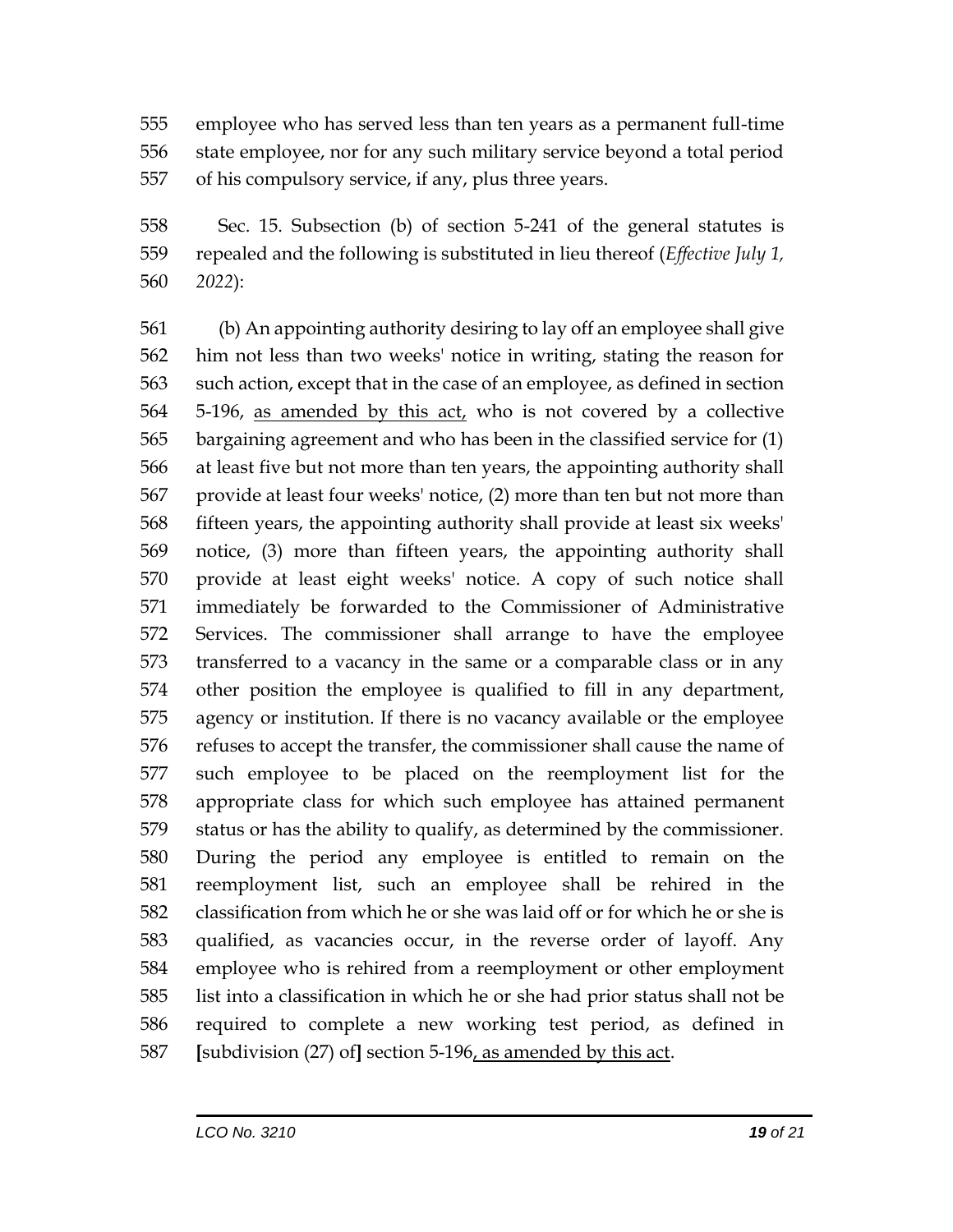588 Sec. 16. Subsection (a) of section 45a-54 of the general statutes is 589 repealed and the following is substituted in lieu thereof (*Effective July 1,*  590 *2022*):

 (a) Any judge or employee who is not yet receiving a retirement allowance may apply to the Retirement Commission for credit for service as a member of the General Assembly and for military service, consisting of war service, as defined in section 27-103 and described in **[**subdivision (28) of**]** section 5-196, as amended by this act, and national emergency service as defined by law, provided credit for such military and General Assembly service shall not exceed three years in the aggregate. Any such application for credit for service as a member of the General Assembly must be filed within one year of the date upon which the judge or employee first becomes a member or within one year of October 1, 1986, whichever is later. Any such application for credit for military service must be filed within one year of the date upon which the judge or employee first becomes a member or within one year of October 1, 1994, whichever is later.

605 Sec. 17. Sections 5-199c and 5-223 of the general statutes are repealed. 606 (*Effective July 1, 2022*)

| Section 1 | July 1, 2022 | 5-196             |
|-----------|--------------|-------------------|
| Sec. 2    | July 1, 2022 | 5-198             |
| Sec. 3    | July 1, 2022 | $5-215a$          |
| Sec. 4    | July 1, 2022 | $5 - 216$         |
| Sec. 5    | July 1, 2022 | $5 - 218$         |
| Sec. 6    | July 1, 2022 | 5-219             |
| Sec. 7    | July 1, 2022 | $5-221(a)$        |
| Sec. 8    | July 1, 2022 | $5 - 224$         |
| Sec. 9    | July 1, 2022 | $5 - 225$         |
| Sec. 10   | July 1, 2022 | $5-227b(a)$       |
| Sec. 11   | July 1, 2022 | 5-228(c) to $(e)$ |
| Sec. 12   | July 1, 2022 | 5-233             |
| Sec. 13   | July 1, 2022 | 5-234             |
| Sec. 14   | July 1, 2022 | $5-180(b)$        |

This act shall take effect as follows and shall amend the following sections: